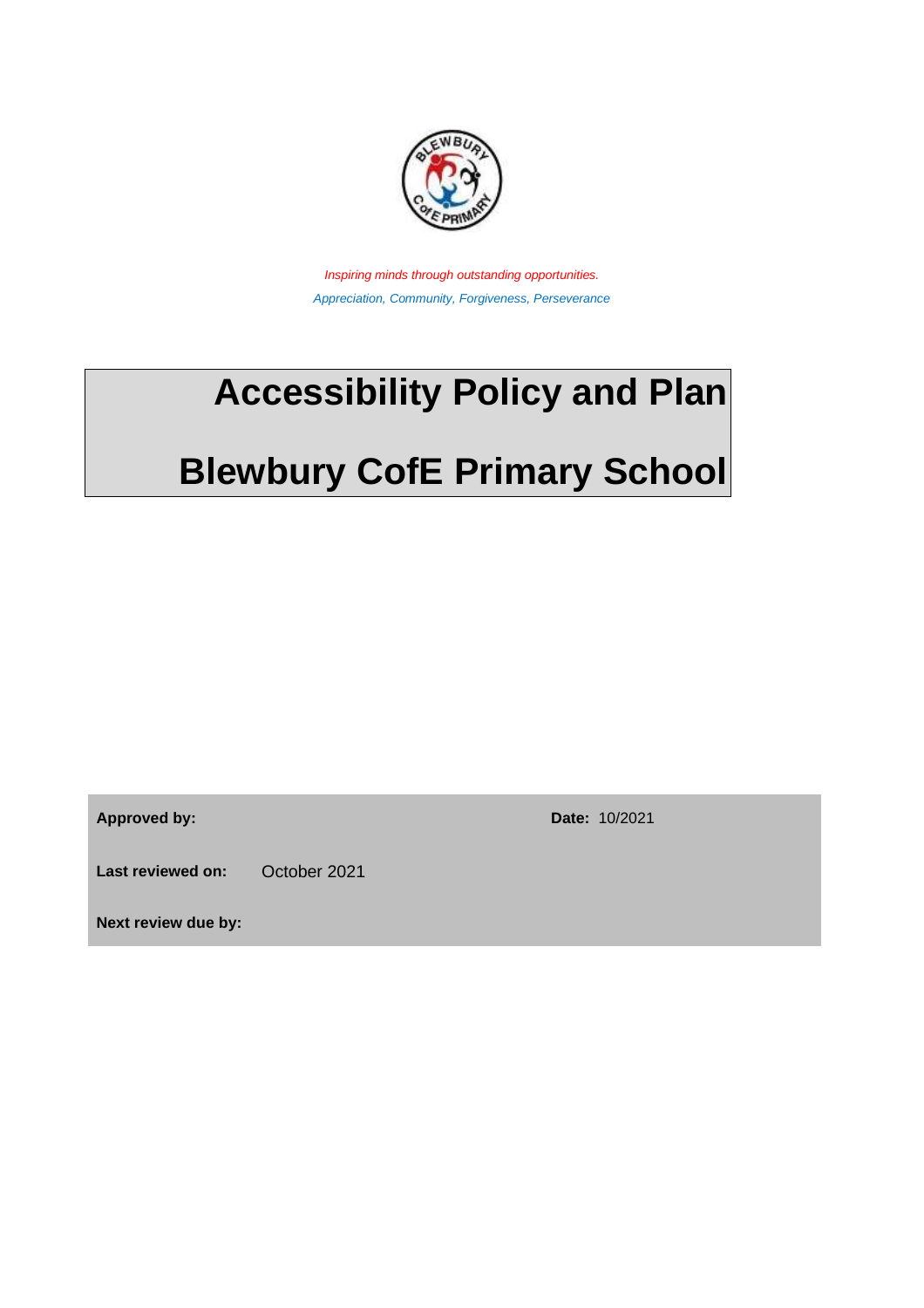#### **Contents**

#### <span id="page-1-0"></span>**1. Aims**

Schools are required under the Equality Act 2010 to have an accessibility plan. The purpose of the plan is to:

- Increase the extent to which disabled pupils can participate in the curriculum
- Improve the physical environment of the school to enable disabled pupils to take better advantage of education, benefits, facilities and services provided
- Improve the availability of accessible information to disabled pupils

Our school aims to treat all its pupils fairly and with respect. This involves providing access and opportunities for all pupils without discrimination of any kind.

Blewbury Church of England Primary School aims for every child to achieve success to the best of their ability in a welcoming centre of learning. Our school will be a place where every child is valued and their individuality and achievements celebrated. All children regardless of differences in race, gender and faith will be respected, and encouraged to become responsible global citizens. Our positive approach to behaviour will ensure that all children are given the opportunity to work and play in a calm, safe environment.

The plan is available online on the school website, and paper copies are available upon request*.* 

Our school is also committed to ensuring staff are trained in equality issues with reference to the Equality Act 2010, including understanding disability issues.

#### <span id="page-1-1"></span>**2.Legislation and guidance**

This document meets the requirements of [schedule 10 of the Equality Act 2010](http://www.legislation.gov.uk/ukpga/2010/15/schedule/10) and the Department for Education (DfE) quidance for schools on the Equality Act 2010.

The Equality Act 2010 defines an individual as disabled if he or she has a physical or mental impairment that has a 'substantial' and 'long-term' adverse effect on his or her ability to undertake normal day to day activities.

Under the [Special Educational Needs and Disability \(SEND\) Code of Practice,](https://www.gov.uk/government/publications/send-code-of-practice-0-to-25) 'long-term' is defined as 'a year or more' and 'substantial' is defined as 'more than minor or trivial'. The definition includes sensory impairments such as those affecting sight or hearing, and long-term health conditions such as asthma, diabetes, epilepsy and cancer. Schools are required to make 'reasonable adjustments' for pupils with disabilities under the Equality Act 2010, to alleviate any substantial disadvantage that a disabled pupil faces in comparison with non-disabled pupils. This can include, for example, the provision of an auxiliary aid or adjustments to premises.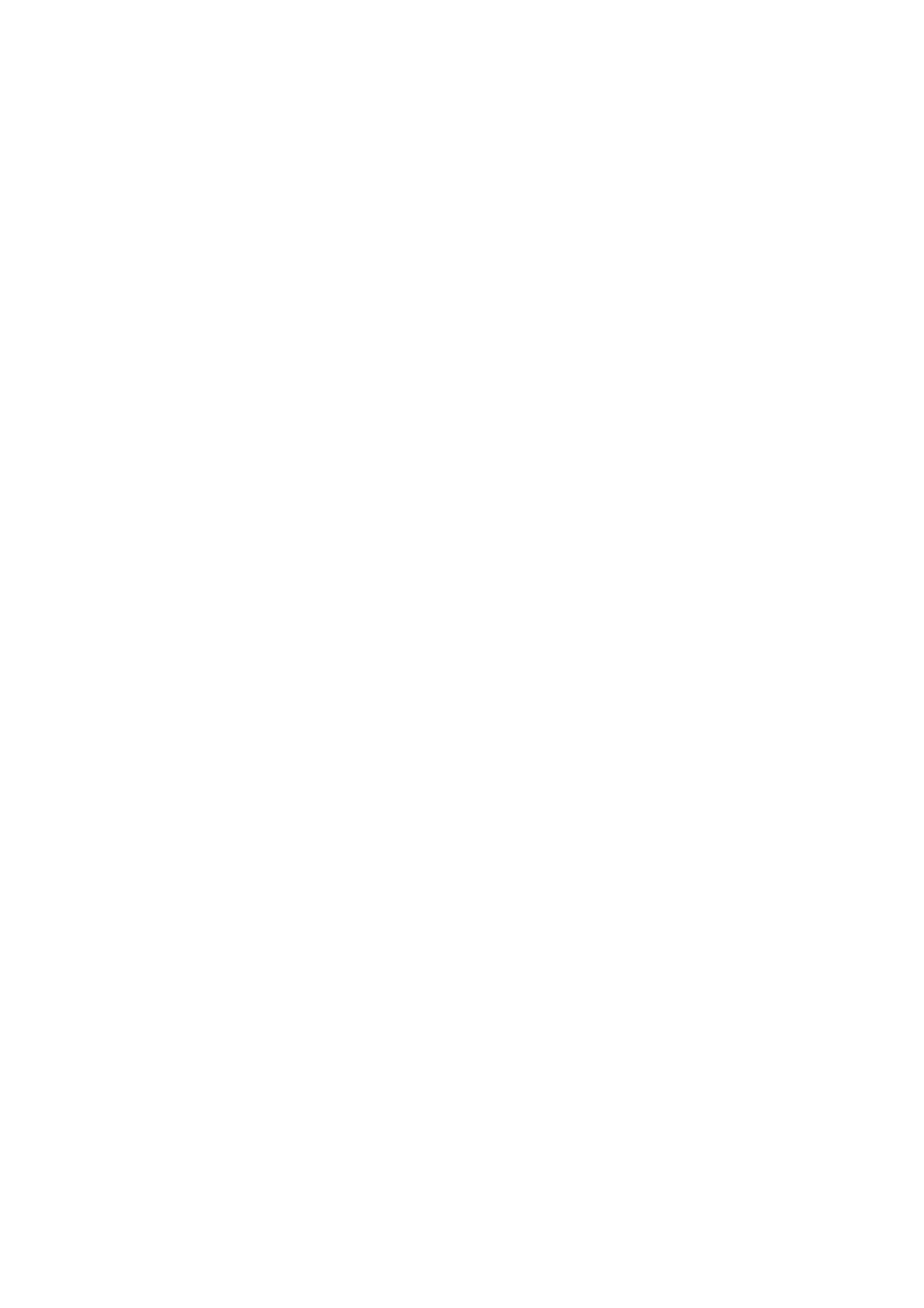## **3. Action plan**

This action plan sets out the aims of our accessibility plan in accordance with the Equality Act 2010.

<span id="page-3-0"></span>

| Aim                                                                              | <b>Current good practice</b>                                                                                                                                                                                                                                                                                                                                                                                                                                                                                                                                                                                                                                                                                                                                                                                                                                                                                                                                                                                                                                                                                                                                                                                                                                                                                                                                                                                                                                                                                                                                                                                                                                                                      | <b>Actions to be</b><br>taken                                                                                                                                                                                                                                                                                                                         | <b>Person</b><br>responsi<br>ble | <b>Success</b><br>criteria                                                                                                 |
|----------------------------------------------------------------------------------|---------------------------------------------------------------------------------------------------------------------------------------------------------------------------------------------------------------------------------------------------------------------------------------------------------------------------------------------------------------------------------------------------------------------------------------------------------------------------------------------------------------------------------------------------------------------------------------------------------------------------------------------------------------------------------------------------------------------------------------------------------------------------------------------------------------------------------------------------------------------------------------------------------------------------------------------------------------------------------------------------------------------------------------------------------------------------------------------------------------------------------------------------------------------------------------------------------------------------------------------------------------------------------------------------------------------------------------------------------------------------------------------------------------------------------------------------------------------------------------------------------------------------------------------------------------------------------------------------------------------------------------------------------------------------------------------------|-------------------------------------------------------------------------------------------------------------------------------------------------------------------------------------------------------------------------------------------------------------------------------------------------------------------------------------------------------|----------------------------------|----------------------------------------------------------------------------------------------------------------------------|
| Increase<br>access to<br>the<br>curriculum<br>for pupils<br>with a<br>disability | Our school offers a differentiated curriculum, using resources tailored to the needs of pupils<br>requiring support to access the curriculum.<br>Next steps marking ensures targets are set effectively and are appropriate for pupils with<br>additional needs, or a disability<br>The curriculum is reviewed to ensure it meets the needs of all pupils, with resources reflecting<br>a diverse community and all staff are aware of relevant medical conditions/ pupils with a<br>disability which may affect them during the school day.<br>Assemblies and PSHE sessions used to share the varied experiences and achievements of<br>disabled people.<br>We draw on the expertise of external partners such as speech and language specialists and<br>educational psychologists, to ensure we receive relevant, timely advice to support participation<br>across the curriculum<br>We ensure extra adult support is in place to enable the participation of all in special events<br>such as sports days, visiting theatre groups or story tellers etc.<br>We ensure participation is available in all extra-curricular activities such as clubs and school<br>trips<br>We have a detailed database and on-track analyses of the full range of pupils to ensure<br>equality of access to appropriate support and provision<br>Our SENco ensures difficulties are identified and barriers reduced/removed through<br>partnership with outside agencies and parents. Support is planned and evaluated through<br>provision mapping and in class support/ evaluation, to ensure that identified special educational<br>needs and difficulties are supported appropriately on a day to day basis. | Staff training<br>needs auditing<br>Training booked<br>for specific staff,<br>including down<br>syndrome,<br>diabetes and<br>autism training<br>as appropriate<br>Raise<br>awareness of<br>strategies<br>employed by<br>speech<br>therapists for C<br>& I pupils.<br>Ensure website<br>is clear about<br>information on<br>accessibility in<br>school | Headteacher                      | Staff are trained<br>appropriately to<br>support all special<br>educational<br>needs and<br>disabilities within<br>school. |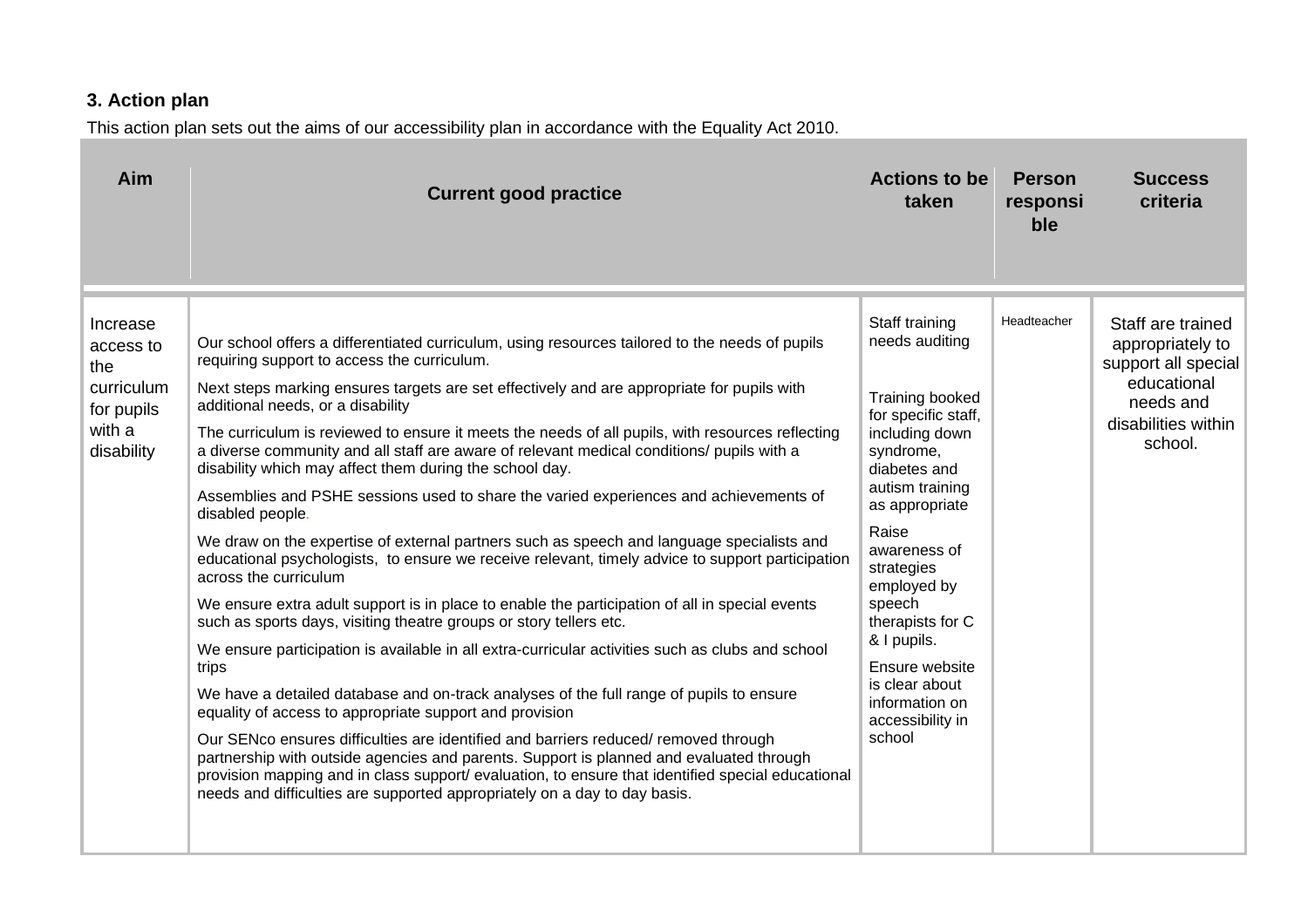| Improve and<br>maintain<br>access to<br>the physical<br>environmen | The environment is adapted to the needs of pupils as required.<br>This includes:<br>Disabled toilet and changing facilities<br>Library shelves at wheelchair/buggy accessible height<br>Level access to outdoor classroom/ramp access to garden and outdoor buildings<br>$\bullet$<br>Class 5 removing some of its furniture to ensure the learning environment meets the needs<br>$\bullet$<br>of all pupils (3 Autistic and ADHD pupils who find sitting at desks for long periods difficult) | Review<br>Accessibility<br>Plan, taking<br>account of<br>statutory<br>requirements,<br>for possible<br>future building<br>works.<br>Installation of<br>blinds in all<br>classrooms to<br>improve visibility<br>of the interactive<br>whiteboard and<br>prevent glare<br>upon<br>children'swork. | <b>Site</b><br>Manager/<br>Headteac<br>her | Environment<br>suitable for all |
|--------------------------------------------------------------------|-------------------------------------------------------------------------------------------------------------------------------------------------------------------------------------------------------------------------------------------------------------------------------------------------------------------------------------------------------------------------------------------------------------------------------------------------------------------------------------------------|-------------------------------------------------------------------------------------------------------------------------------------------------------------------------------------------------------------------------------------------------------------------------------------------------|--------------------------------------------|---------------------------------|
|--------------------------------------------------------------------|-------------------------------------------------------------------------------------------------------------------------------------------------------------------------------------------------------------------------------------------------------------------------------------------------------------------------------------------------------------------------------------------------------------------------------------------------------------------------------------------------|-------------------------------------------------------------------------------------------------------------------------------------------------------------------------------------------------------------------------------------------------------------------------------------------------|--------------------------------------------|---------------------------------|

#### **4. Monitoring arrangements**

This document will be reviewed every year, but may be reviewed and updated more frequently if necessary.

It will be approved by the governors of Blewbury CE Primary School

#### **5. Links with other policies**

This accessibility plan is linked to the following policies and documents:

- Risk assessments
- Health and safety policy
- Equality policy
- Special educational needs (SEN) information report
- Supporting pupils with medical conditions policy
- <span id="page-4-1"></span><span id="page-4-0"></span>• Behaviour policy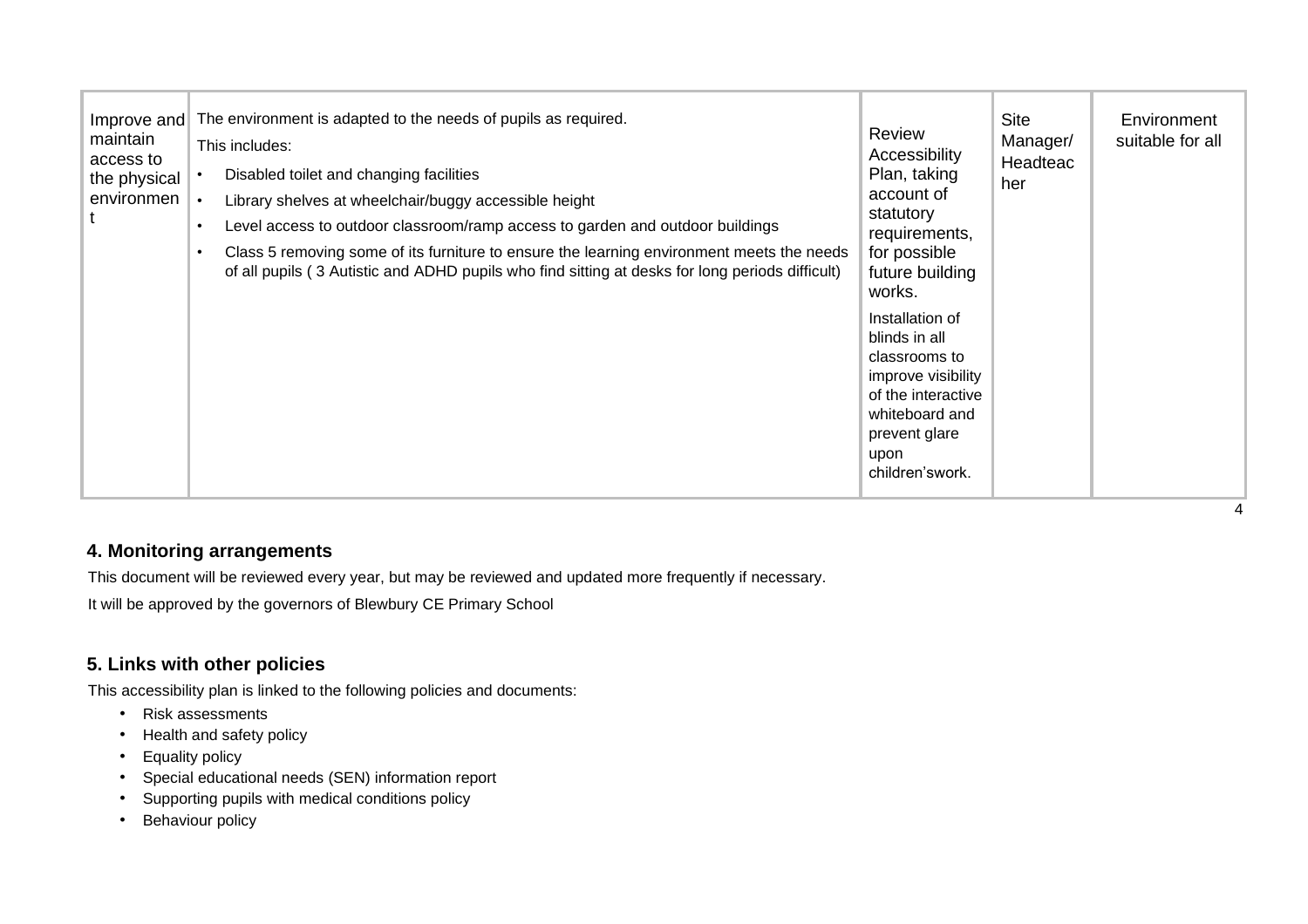## **Appendix 1: Accessibility audit**

<span id="page-5-0"></span>

| <b>Feature</b>    | <b>Description</b>                                                                                                                                                                                                                                                                      | <b>Actions to be taken</b>                                                                                                                                                                                                                                            | <b>Person</b><br>responsible    | Date to<br>complete<br>actions by |
|-------------------|-----------------------------------------------------------------------------------------------------------------------------------------------------------------------------------------------------------------------------------------------------------------------------------------|-----------------------------------------------------------------------------------------------------------------------------------------------------------------------------------------------------------------------------------------------------------------------|---------------------------------|-----------------------------------|
| Number of storeys | Single storey building                                                                                                                                                                                                                                                                  | Review Accessibility Plan, taking account of statutory<br>requirements, for possible future building works.                                                                                                                                                           | Governing Body<br>/ Headteacher | On-going                          |
| Corridor access   | Corridors in KS1 and KS2 are<br>just wide enough to allow for                                                                                                                                                                                                                           | Continue to ensure corridors are kept obstacle free to                                                                                                                                                                                                                | Site Manager /                  | On-going to                       |
|                   | wheelchair/buggy access.<br>There are two heavy doors<br>between the hall and The KS2<br>corridor and there are steps from<br>this corridor to the outside. From<br>these classes the outside and can<br>be accessed by coming through<br>Reception and walking around<br>the building. | facilitate their use.<br>Hall doors have hooks to ensure they can be held open -<br>consider putting a ramp from this corridor on to the<br>playground.<br>Review Accessibility Plan, taking account of statutory<br>requirements for possible future building works. | <b>HT</b>                       | 2022                              |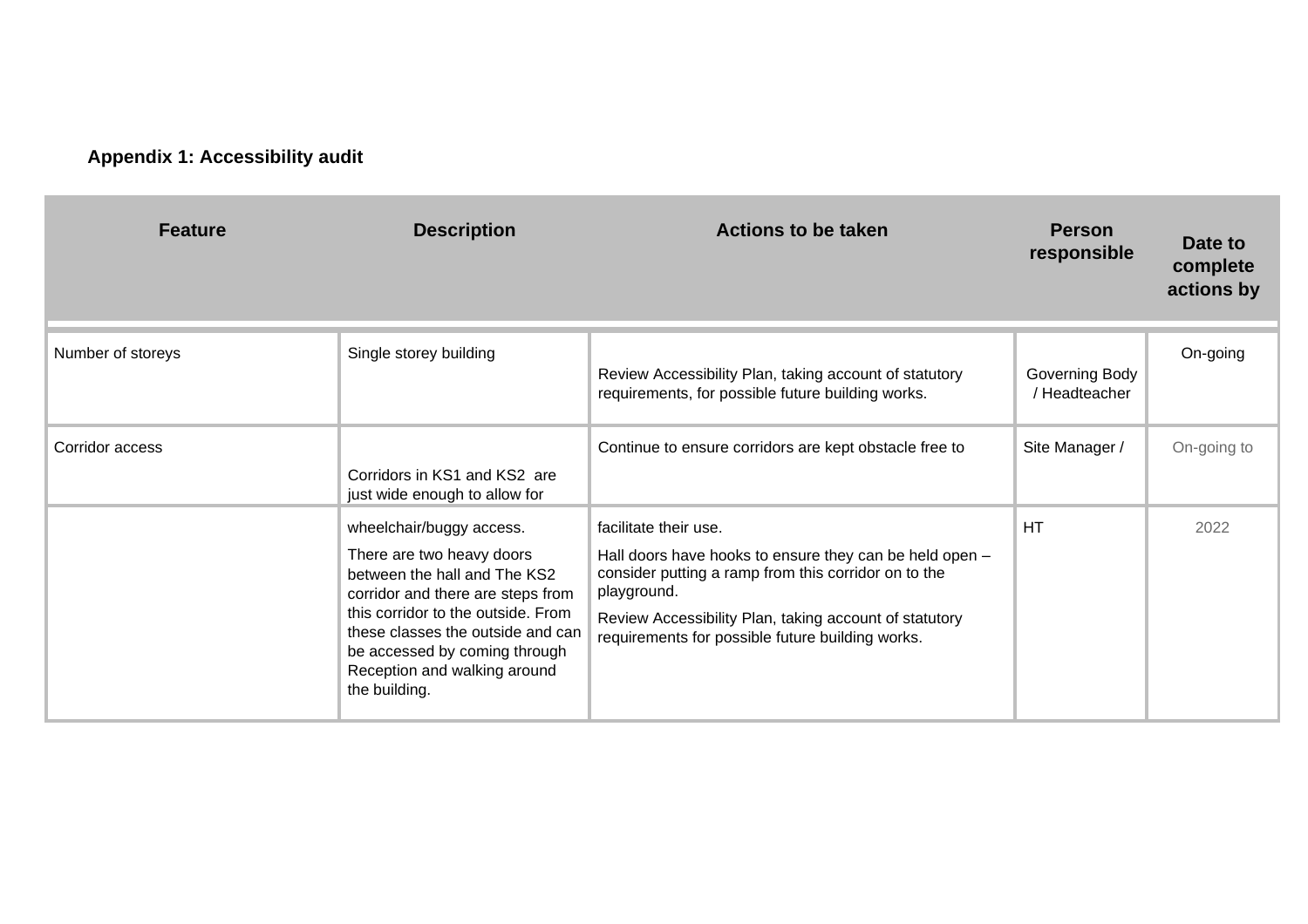| Entrances               | Access via the the Early Years<br>Foundation Stage entrance and<br>via the School Office, are on level<br>access and without steps. Front<br>entrance door is wide enough to<br>allow for a wheelchair.                                                                      | Continue to ensure entrance areas are well-maintained,<br>and accessible to all.<br>Review Accessibility Plan, taking account of statutory<br>requirements for possible future building works. | Site Manager /<br>HТ        | On-going to<br>2022 |
|-------------------------|------------------------------------------------------------------------------------------------------------------------------------------------------------------------------------------------------------------------------------------------------------------------------|------------------------------------------------------------------------------------------------------------------------------------------------------------------------------------------------|-----------------------------|---------------------|
| <b>Toilets</b>          | A disabled toilet, which can also<br>be used as a nappy changing<br>area, is in Class 6. This can be<br>accessed from level flooring via<br>the Office Reception / Foundation<br>Stage and the hall. It can be<br>accessed by classes 4 and 5, by<br>going through the hall. | Continue to ensure this is well maintained and ensure that<br>Class 6 set up allows access to the toilet should it be<br>needed.                                                               | Site Manager /<br>HT        | On-going to<br>2022 |
| Reception area          | Accessible from the path to the<br>school, without the need for steps                                                                                                                                                                                                        | Continue to ensure this is well maintained                                                                                                                                                     | Site Manager /<br><b>HT</b> | On-going to<br>2022 |
| Emergency escape routes | Labels well and clearly displayed<br>throughout the school                                                                                                                                                                                                                   | Continue to ensure signs are well-maintained<br>Order new fire exit signage to ensure all routes out of the<br>building are clearly marked.                                                    | Site Manager /<br><b>HT</b> | On-going to<br>2021 |